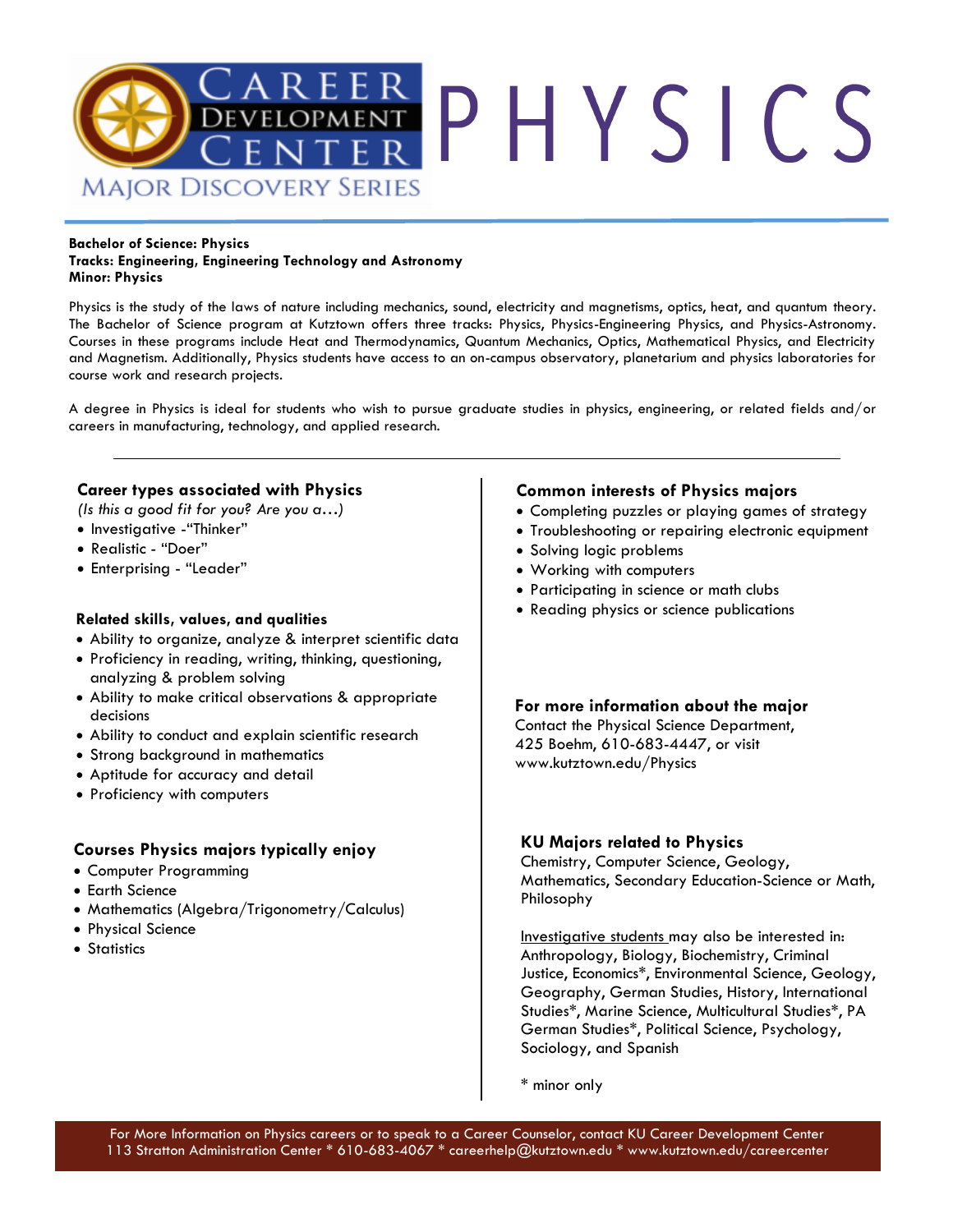# **FOUR STEPS TO SUCCESS**

# DISCOVER EXPERIENCE MOPLEMENT

2<sup>ND</sup> YEAR

# 1<sup>ST</sup> YEAR

EXPLORE >

- Enroll in the Career Exploration Certificate.
- Attend info sessions to learn about career development and personal branding.
- Take a career assessment to identify and confirm interests.
- Get involved in campus clubs and organizations.
- Develop basic workplace skills through jobs or volunteer work.
- Talk with professors, family, and friends about career ideas.
- Conduct informational interviews with professionals working in fields of interest.
- Develop a relationship with your professors and faculty advisor.
- Meet with CDC career coach.
- Attend info sessions to learn about resume writing, and externships.
- Confirm your choice of major and consider options for double major or minor.
- Research careers of interest.
- Complete a job shadowing (externship) experience.
- Seek meaningful employment or volunteer work in a field related to your major.
- Explore options for undergraduate research and study abroad.
- Write a resume and have it reviewed by the CDC.
- Manage your online presence.
- 3RD YEAR
- Enroll in the Career Success Certificate.
- Complete an internship and/or undergraduate research.
- Attend info sessions about internships, interviewing, job search strategies, and grad school.
- Build a LinkedIn profile and continue to monitor your online presence.
- Complete a mock interview.
- Build skills through research projects, part-time employment, and volunteer work.
- Participate in employer panels, site visits & networking events.
- Attend internship & job fairs.
- Take on a leadership role in a student organization or work.
- Consider graduate school options and prepare for admissions tests.

# 4TH YEAR

- Attend your Senior Kick-off and other info sessions to prepare for job search/grad school.
- Update your resume and LinkedIn profile.
- Create cover letter drafts.
- Gain experience through internships and/or undergraduate research.
- Secure references for job/grad school applications.
- Create your "30 second" commercial/elevator pitch.
- Meet with CDC to develop job search strategies.
- Research employers.
- through events and social media.
- Join a professional organization in your discipline.
- Attend the senior etiquette luncheon or dinner.
- Participate in job fairs and on-campus interviewing.

# **Sample Career Titles**

Physics majors can be found working in a wide variety of career fields. Here are just some career titles that may be of interest. Please note that some jobs may require further education and training.

To learn more about these careers, visit http://online.onetcenter.org or www.bls.gov/oco.

- Acoustics Physicist Administrator
- Aerodynamist
- Aerospace Testing Analyst
- Astronomer
- Astrophysicist
- Atomic Physicist
- Biophysicist
- Cardiac Imaging Researcher
- Chemical Physicist
- Computer Specialist
- Computer System Engineer
- Devices Designer Director
- Fluids Physicist
- Geophysicist
- High-Tech Designer, Oil Industry
- Hydrologist
- Industrial Hygienist
- Laboratory Tech/Director
- Lawyer, Technology Specialty
- Mathematician
- Mathematics and Physics Teacher
- Medical Physicist
- Medical Products Designer
- Meteorologist
- Molecular Physicist
- National Laboratory Research
- Nuclear Magnetic Resonance
- Nuclear Physicist
- Nuclear Power Plant Manager
- Operations Analyst
- Physicist
- Physics Researcher
- Physiognomist
- Plasma Physicist
- Process Engineer
- Project Manager
- Radiological Researcher & Developer
- Research Assistant
- Satellite Data Analyst
- Satellite Missions Analyst
- Science Teacher
- Science Writer Scientist
- Seismologist
- Solid Earth/State Physicist
- Stratigrapher
- Technical Consultant
- Technical Salesperson
- Technical Writer
- Test Engineer
- - -
		- Network with professionals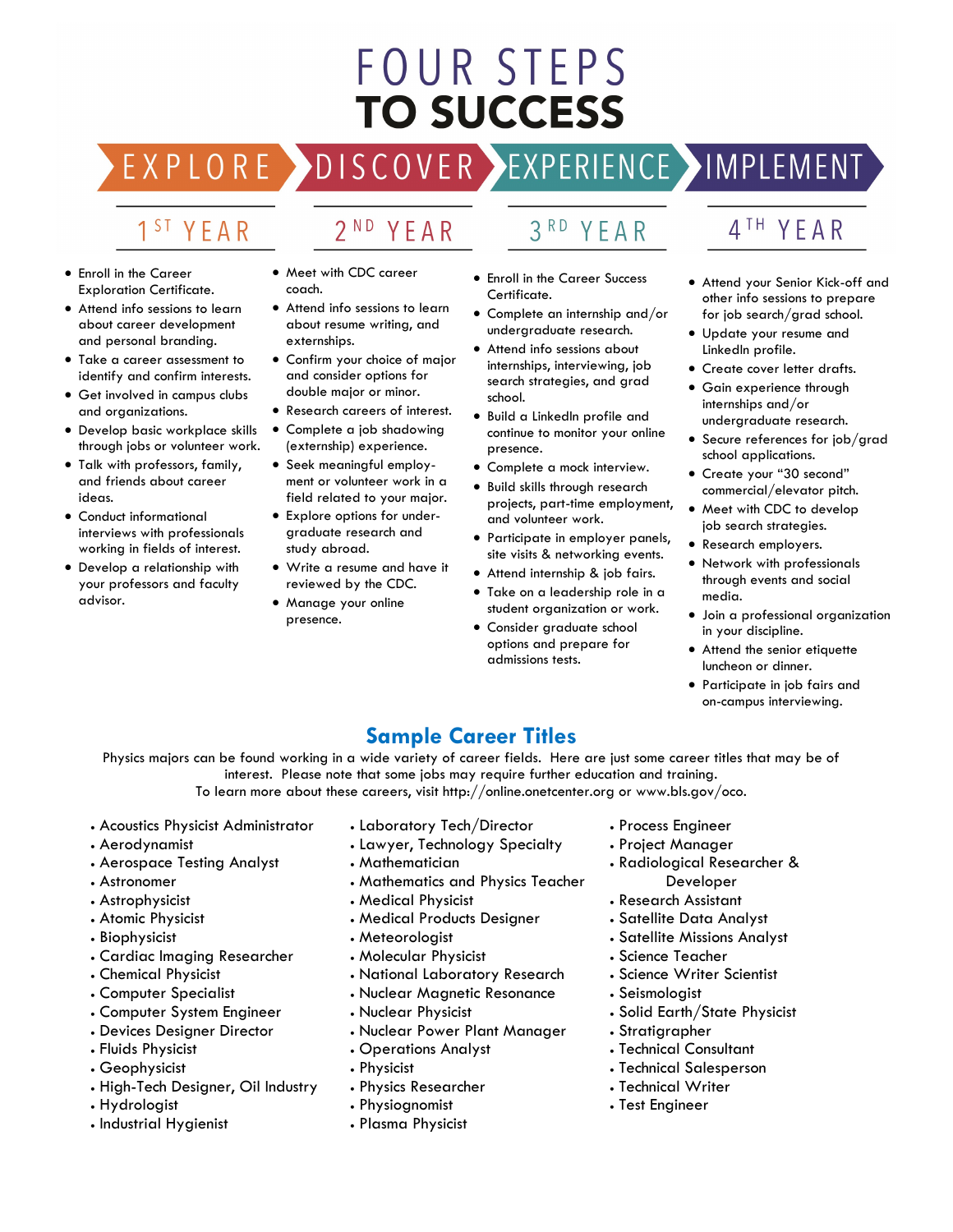# **Common Internship Sites and Employers**

Physics majors often find internships and employment in the following fields/industries.

- Aerospace Development
- Airports
- Business and Industry
- High Schools & Higher Education
- Medical Field
- Mining and Petroleum
- Research & Development Firms
- Scientific Publication Companies
- State/Federal Government
- Utility Companies
- Weather Bureaus

 Handshake is the primary online resource **hondshake** for preparing and connecting students and alumni with employers. **www.kutztown.edu/handshake**

# **Useful Websites for Physics Majors**

Whether you are researching related career fields, applying for internships or jobs, or planning to join a professional association, these websites are for you!

#### **Industry/Employment Information**

Careers in Applied Mathematics www.siam.org/careers/thinking.php

Careers in Federal Government www.makingthedifference.org

Careers in Math www.coolmath.com/careers.htm

DICE www.dice.com

Institute of Physics www.iop.org

Math Jobs www.math-jobs.com

Physics World http://physicsworld.com

Science Careers http://sciencecareers.sciencemag.org

Sloan Career Cornerstone Center www.careercornerstone.org

We Use Math in Careers www.weusemath.org

LinkedIn Job Search www.linkedin.com/jobs

#### **Professional Associations**

Advanced Laboratory Physics Association http://advlab.org

American Association of Physicists In Medicine www.aapm.org

American Astronomical Society http://aas.org

American Center for Physics http://acp.org

American Institute of Physics www.aip.org

American Mathematical Society www.ams.org

American Physical Society www.aps.org

Association for Women in **Mathematics** www.awm-math.org

International Society of Physics **Students** www.iaps.info

Society for Industrial & Applied Mathematics www.siam.org

Society of Physics Students www.spsnational.org

#### **Related Area Employers**

Amcor Bosch-Robert Bosch LLC Brentwood Industries Crayola East Penn Manufacturing EnerSys FedChem LLC Fedegari Technologies Inc HCL Technologies Inc Knoll Inc. Morgan Corporation Radian Group Volvo Group